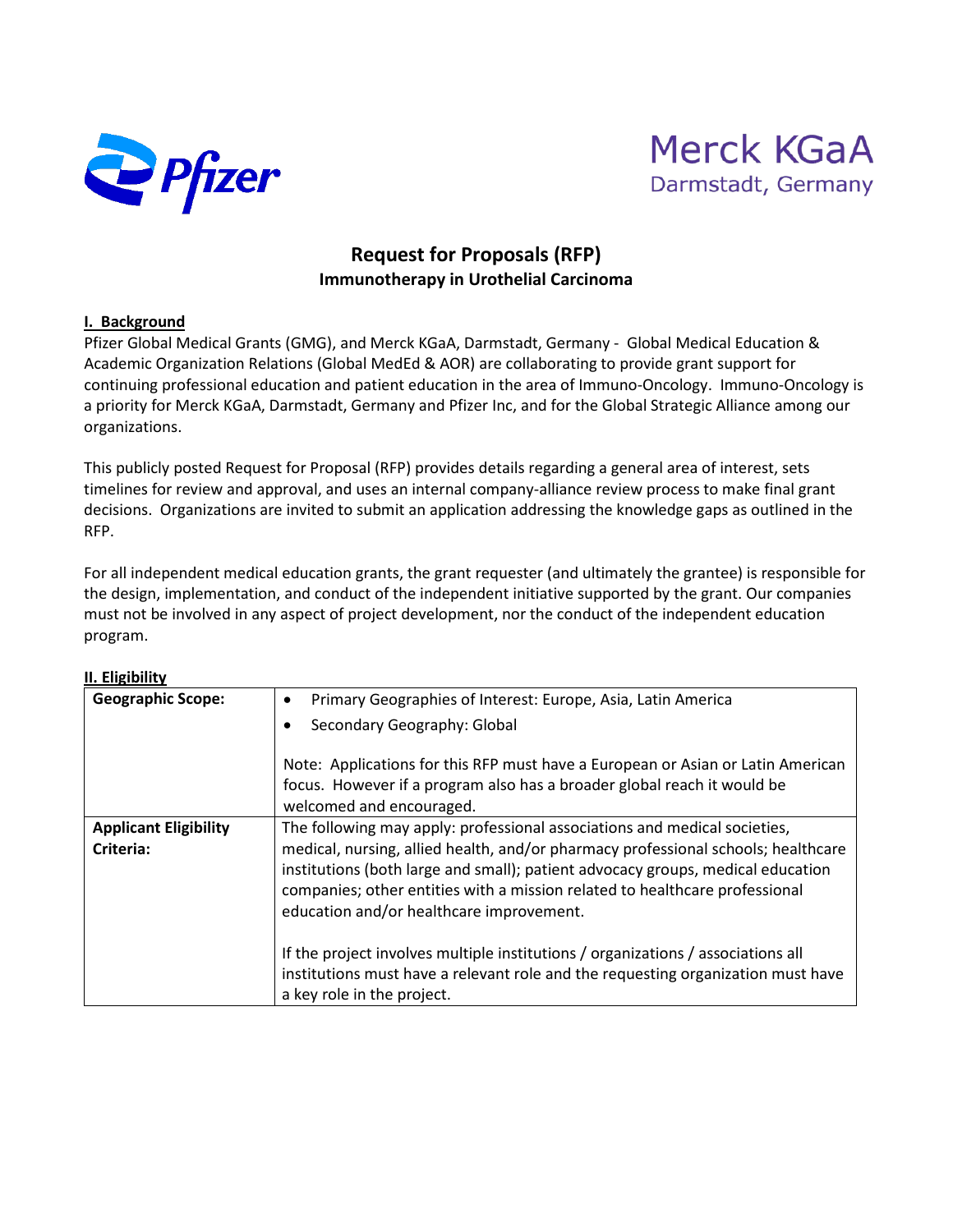| III. Requirements                                 |                                                                                                                                                                                                                                                                                                                                                                                                                                                                                                                                                                                                                                                                                                                                                                                                                                                                           |  |
|---------------------------------------------------|---------------------------------------------------------------------------------------------------------------------------------------------------------------------------------------------------------------------------------------------------------------------------------------------------------------------------------------------------------------------------------------------------------------------------------------------------------------------------------------------------------------------------------------------------------------------------------------------------------------------------------------------------------------------------------------------------------------------------------------------------------------------------------------------------------------------------------------------------------------------------|--|
| Date RFP Issued:                                  | February 15, 2022                                                                                                                                                                                                                                                                                                                                                                                                                                                                                                                                                                                                                                                                                                                                                                                                                                                         |  |
| <b>Clinical Area:</b>                             | Oncology - Genitourinary - Urothelial Carcinoma                                                                                                                                                                                                                                                                                                                                                                                                                                                                                                                                                                                                                                                                                                                                                                                                                           |  |
| <b>Specific Area of Interest</b><br>for this RFP: | The intent of this RFP is to support independent education initiatives for<br>healthcare professionals involved in the treatment of patients with locally-<br>advanced or metastatic urothelial carcinoma (mUC), incl. oncologists, urologists,<br>and specialty nurses. Patient education programs designed to specifically reach<br>patients with urothelial carcinoma and their caregivers are also in scope for this<br>RFP.<br>The goal is to increase understanding of treatment options in the 1 <sup>st</sup> line and 2 <sup>nd</sup><br>line setting, including $1st$ line maintenance treatment, for locally-advanced or                                                                                                                                                                                                                                       |  |
|                                                   | metastatic urothelial carcinoma. To include:<br>Reviewing the differences between upfront treatment, sequencing<br>$\bullet$<br>strategies, and delayed (second-line) treatment in mUC<br>Role of chemotherapy in mUC and criteria to define platinum eligibility<br>٠<br>Assessing the evidence for maintenance regimens in 1L mUC<br>$\bullet$<br>Identification of patients who may be eligible for maintenance treatment<br>$\bullet$<br>Current practices and evidence for therapy options in first and second-<br>$\bullet$<br>line treatment and the factors which influence treatment decisions<br>Integrating support and patient communication via the whole care team<br>٠<br>during treatment<br>Grants available to organizations with expertise in urothelial carcinoma<br>especially professional societies and associations across Europe, Asia and Latin |  |
|                                                   | America.<br>Proposals for independent medical education programs may include:<br>All activity formats including live in-person, live virtual, enduring virtual,<br>print materials, innovative communication channels, apps, social media,<br>digital programs, and resources or tools for clinical practice;<br>Extensions or updates of existing programs, additional language<br>$\bullet$<br>translations of high-quality programs, customized local or regional<br>implementation guides or algorithms etc.;<br>Novel decision-making tools for healthcare professions to use with their<br>patients to support informed patient decision making and drive patient<br>engagement in their care.                                                                                                                                                                      |  |

# 2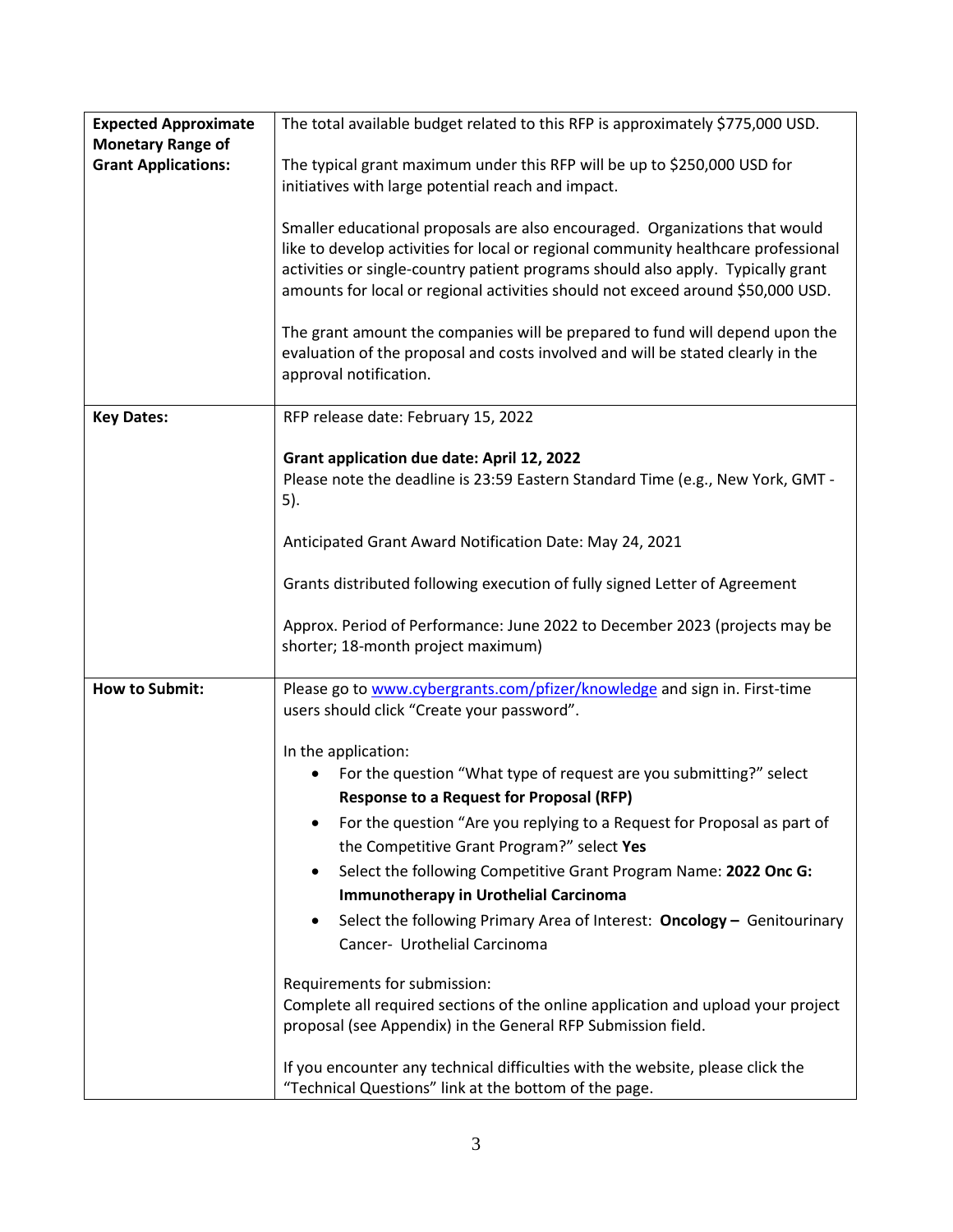|                                                                     | IMPORTANT: Be advised applications submitted after the due date will not be<br>reviewed by the committee.                                                                                                  |
|---------------------------------------------------------------------|------------------------------------------------------------------------------------------------------------------------------------------------------------------------------------------------------------|
| <b>Questions:</b>                                                   | If you have questions regarding this RFP, please direct them in writing to<br>Jacqueline Waldrop at (Jacqueline. Waldrop@pfizer.com), with the subject line<br>"RFP Immunotherapy in Urothelial Carcinoma" |
| <b>Mechanism by which</b><br><b>Applicants will be</b><br>Notified: | All applicants will be notified via email by the dates noted above.<br>Applicants may be asked for additional clarification during the review period.                                                      |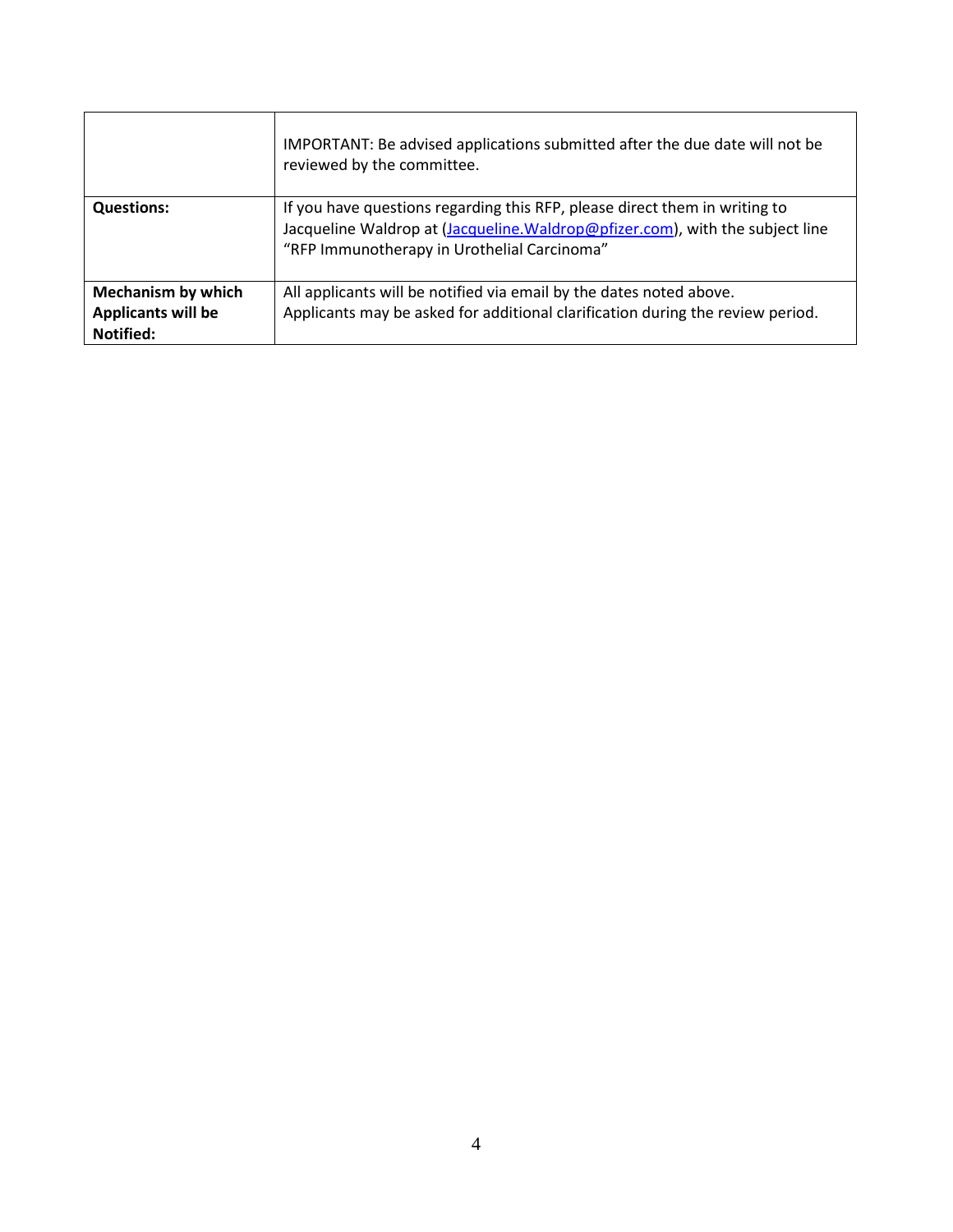### **Appendix - General RFP Submission Requirements**

Project Proposals should be single-spaced using Calibri 12-point font and 1-inch margins. Note there is a 15 page limit exclusive of references. Please include the following:

| <b>Goals and Objectives</b>                | Briefly state the overall goal of the project.<br>$\bullet$<br>List the objectives you plan to meet with your project, in terms of<br>$\bullet$<br>learning and expected outcomes.                                                                                                                                                                                                                                                                                                                                                                                                                                                                                                                           |
|--------------------------------------------|--------------------------------------------------------------------------------------------------------------------------------------------------------------------------------------------------------------------------------------------------------------------------------------------------------------------------------------------------------------------------------------------------------------------------------------------------------------------------------------------------------------------------------------------------------------------------------------------------------------------------------------------------------------------------------------------------------------|
| <b>Needs Assessment for the</b><br>Project | Include a description of your organization's needs assessment for this<br>$\bullet$<br>proposed project which may include a quantitative baseline data<br>summary, initial metrics, or a project starting point (please cite data on<br>gap analyses or relevant patient-level data that informs the stated<br>objectives) in your target area.                                                                                                                                                                                                                                                                                                                                                              |
| <b>Target Audience</b>                     | Describe the primary audience(s) targeted for this<br>$\bullet$<br>project. Indicate whom you believe will directly benefit from the project<br>outcomes. Describe the overall population size as well as the size of your<br>sample population.                                                                                                                                                                                                                                                                                                                                                                                                                                                             |
| <b>Project Design and Methods</b>          | Describe the planned project, the educational approach, and the way the<br>$\bullet$<br>planned methods address the established need.                                                                                                                                                                                                                                                                                                                                                                                                                                                                                                                                                                        |
| <b>Innovation</b>                          | Explain what measures you have taken to assure that<br>$\bullet$<br>this project is original and does not duplicate other projects or materials<br>already developed. Describe how this project builds upon existing work,<br>pilot projects, or ongoing projects developed either by your institution or<br>other institutions.                                                                                                                                                                                                                                                                                                                                                                             |
| <b>Evaluation and Outcomes</b>             | In terms of the metrics used for the needs assessment, describe how<br>$\bullet$<br>your organization will determine if the gap was addressed for the target<br>group. Identify the sources of data your organization anticipates using to<br>make the determination. Describe how your organization is expected to<br>collect and analyze the data. Explain the method used to control<br>for other factors outside this project (e.g., use of a control group or<br>comparison with baseline data). Quantify the amount of change<br>expected from this project in terms the target audience. Describe how<br>your organization will determine if the target audience was fully engaged<br>in the project. |
| <b>Dissemination Plan</b>                  | Describe how the project may have extended benefit beyond the<br>grant. Will the teaching materials be made available to others to<br>use? Will there be tools or resources that are made publicly available<br>beyond the initial project. Describe how the project outcomes might be<br>broadly disseminated.                                                                                                                                                                                                                                                                                                                                                                                              |
| <b>Anticipated Project Timeline</b>        | Provide an anticipated timeline for your project including project<br>$\bullet$<br>start/end dates.                                                                                                                                                                                                                                                                                                                                                                                                                                                                                                                                                                                                          |